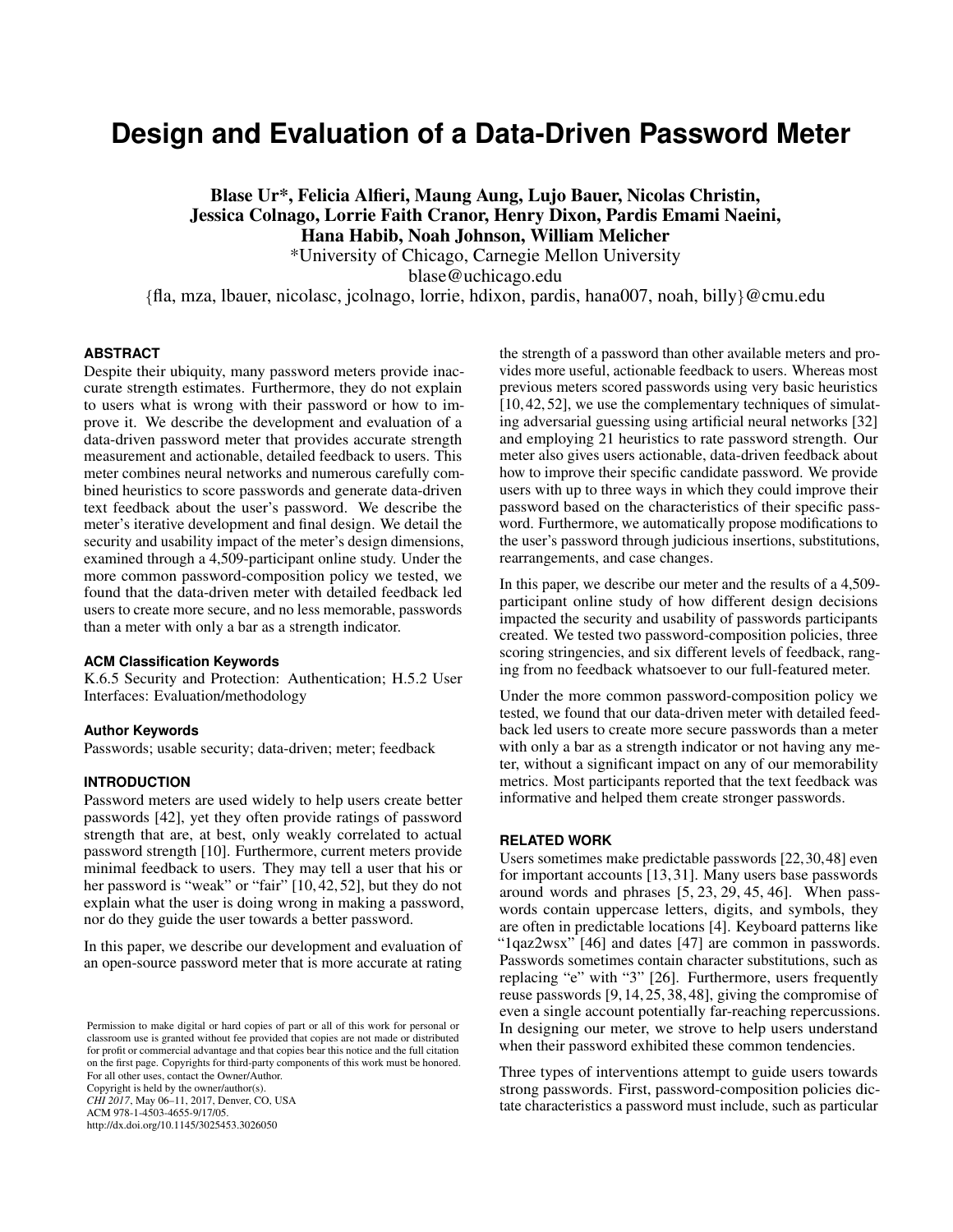character classes. While these policies can be effective for security, users often find complex composition policies unusable [\[2](#page-9-0)[,20,](#page-10-14)[24](#page-10-15)[,28,](#page-10-16)[37,](#page-11-7)[50\]](#page-11-8). Second, proactive password checking aims to model a password's security and only permit users to select a password the model deems sufficiently strong. For instance, researchers have proposed using server-side Markov models to gauge password strength [\[8\]](#page-10-17). This approach is inappropriate when the password should never be sent to a server (e.g., encrypting a hard drive). It also requires non-trivial configuration and can enable side-channel attacks [\[35\]](#page-11-9).

Third, services commonly provide password meters to show estimated password strength. To enable these meters to run client-side and thus avoid the security pitfalls of a server-side solution, most meters use basic heuristics, such as estimating a password's strength based on its length and the number of character classes used [\[42\]](#page-11-0). These sorts of meters can successfully encourage users to create stronger passwords [\[42\]](#page-11-0), though perhaps only for higher-value accounts [\[12\]](#page-10-18). Unfortunately, these basic heuristics frequently do not reflect the actual strength of a password [\[1,](#page-9-1) [10\]](#page-10-0). Among prior password meters based on heuristics, only zxcvbn [\[51,](#page-11-10) [52\]](#page-11-1) uses more advanced heuristics [\[10,](#page-10-0) [32\]](#page-10-1). A key difference from zxcvbn in the design of both our meter and our experiment is that generating and testing the impact of feedback to the user is primary for us.

Researchers have tried numerous visual displays of password strength. Using a bar is most common [\[42\]](#page-11-0). However, researchers have studied using large-scale training data to show users predictions of what they will type next [\[27\]](#page-10-19). Others have investigated a peer-pressure meter that compares the strength of a user's password with those of other users [\[36\]](#page-11-11). These alternative visualizations have yet to be widely adopted.

#### **MEASURING PASSWORD STRENGTH IN OUR METER**

We move beyond measuring password strength using inaccurate basic heuristics by combining two complementary approaches: modeling a principled password-guessing attack using neural networks and carefully combining 21 heuristics.

Our first approach relies on recent work that proposed neural networks for modeling a password-guessing attack [\[32\]](#page-10-1). This approach uses a recurrent neural network to assign probabilities to future characters in a candidate guess based on the previous characters. In its training phase, the network learns various higher-order password features. Using Monte Carlo methods [\[11\]](#page-10-20), such an approach can model  $10^{30}$  or more adversarial guesses in real time entirely on the client side after transferring less than a megabyte of data to the client [\[32\]](#page-10-1).

However, neural networks are effectively a black box and provide no explanation to the user for their scoring. Inspired by the zxcvbn password meter [\[52\]](#page-11-1), we implemented and carefully combined 21 heuristics for password scoring. These heuristics search for characteristics such as the inclusion of common words and phrases, the use of common character substitutions, the placement of digits and uppercase letters in common locations, and the inclusion of keyboard patterns. We scored 30,000 passwords from well-studied data breaches [\[18,](#page-10-21) [45\]](#page-11-3) by these heuristics, and we ran a regression comparing these scores to the password's guessability, as modeled by CMU's Password Guessability Service [\[7\]](#page-10-22). This service models four types of guessing attacks and has been found to be a conservative proxy for an expert attacker [\[44\]](#page-11-12).

Although these carefully combined heuristics also provide relatively accurate password-strength estimates, at least for resistance to online attacks [\[52\]](#page-11-1), we use them primarily to identify characteristics of the password that are associated with guessability. If a candidate password scores high on a particular heuristic, indicating the presence of a common pattern, we generate text feedback that explains what is wrong with that aspect of the password and how to improve it. We developed the wordings for this feedback iteratively and through a formative lab study. $<sup>1</sup>$  $<sup>1</sup>$  $<sup>1</sup>$ </sup>

## **VISUAL DESIGN AND USER EXPERIENCE**

In this section, we describe the visual design of our meter. At a high level, the meter comprises three different screens. The *main screen* uses the visual metaphor of a bar to display the strength of the password, and it also provides detailed, data-driven feedback about how the user can improve his or her password. The main screen also contains links to the two other screens. Users who click "(Why?)" links next to the feedback about their specific password are taken to the *specific-feedback modal*, which gives more detailed feedback. Users who click the "How to make strong passwords" link or "(Why?)" links adjacent to feedback about password reuse are taken to the *generic-advice modal*, which is a static list of abstract strategies for creating strong passwords.

## **Translating Scores to a Visual Bar**

Password-strength measurements are normally displayed to users not as a numerical score, but using a colored bar [\[10,](#page-10-0) [42\]](#page-11-0). In creating our meter, we needed to map a password's scores from both the neural network and combined heuristics to the amount of the bar that should be filled. We conservatively calculated  $log_{10}$  of the lower of the two estimates for the number of guesses the password would withstand.

Prior work has shown that most users consider a password sufficiently strong if only part of the bar is full [\[42\]](#page-11-0). Therefore, we mapped scores to the bar such that one-third of the bar being filled roughly equates to a candidate password resisting an online attack, while two-thirds means that the candidate password would likely resist an offline attack, assuming that a hash function designed for password storage is used. We tested three different precise mappings, which we term *stringencies*.

#### **Main Screen**

On the main screen a bar below the password field fills up and changes color to indicate increasing password strength. Different from previous meters, our meter also displays datadriven text feedback about what aspects of the user's specific password could be improved.

The meter initially displays text listing the requirements a password must meet. Once the user begins to enter a password,

<sup>&</sup>lt;sup>1</sup>See Ch. 7 of Ur's dissertation [\[40\]](#page-11-13) for details on the development of this wording, the results of the lab study, and the heuristics.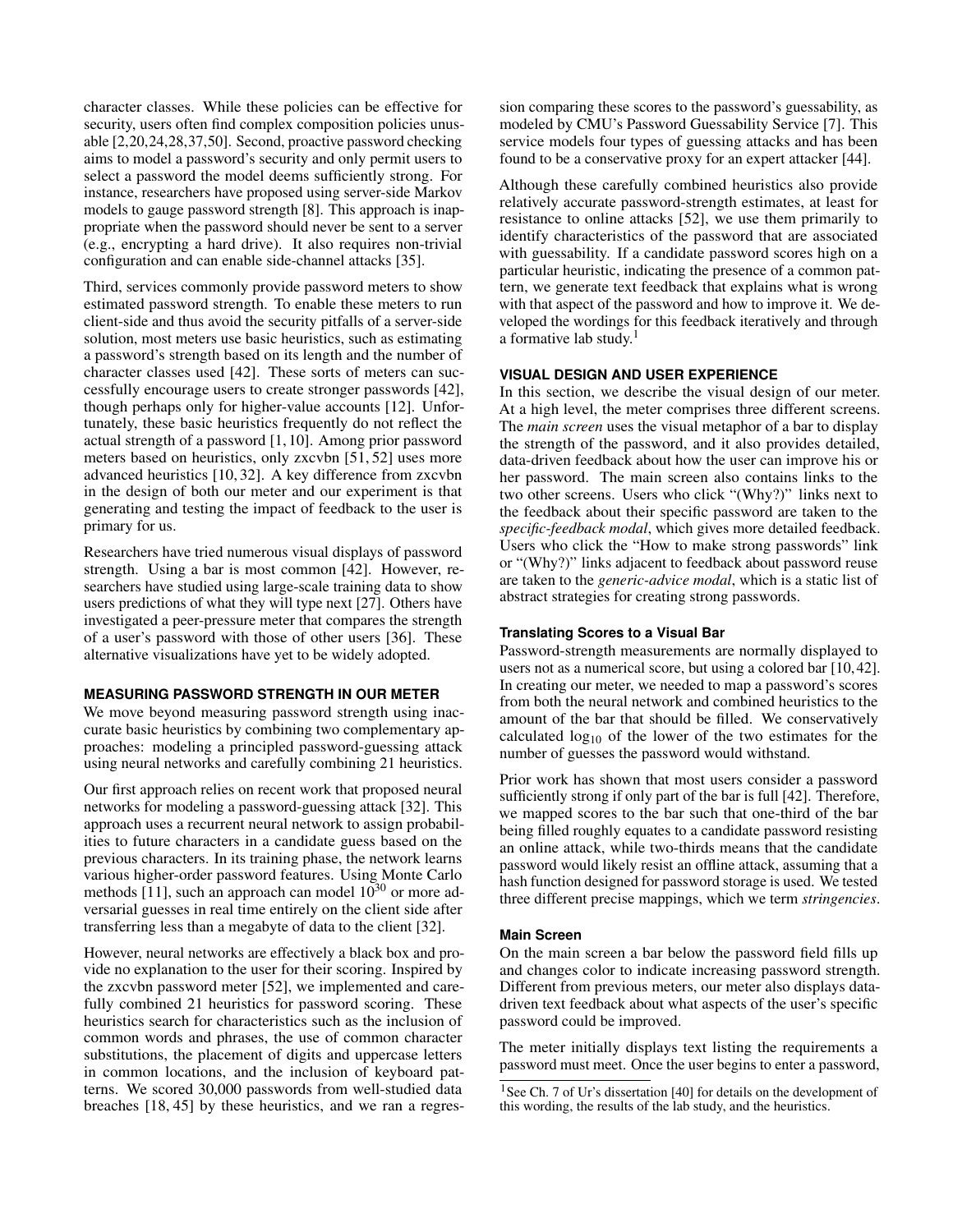<span id="page-2-0"></span>

Figure 1: The tool's main screen when the password is hidden.

the tool indicates that a particular requirement has been met by coloring that requirement's text green and displaying a check mark. It denotes unmet requirements by coloring those requirements red and displaying empty checkboxes. Until the password meets requirements, the bar is gray.

#### *Colored Bar*

Once the password meets composition requirements, we display the bar in color. With increasing password-strength ratings, the bar progresses from red to orange to yellow to green. When it is one-third full, the bar is dark orange. At two-thirds full, it is yellow, soon to be green.

#### *Text Feedback*

Whereas a colored bar is typical of password meters [\[42\]](#page-11-0), our meter is among the first to provide detailed, data-driven feedback on how the user can improve his or her specific candidate password. We designed the *text feedback* to be directly actionable, in addition to being specific to the password. Examples of this feedback include, as appropriate, suggestions to avoid dictionary words and keyboard patterns, to move uppercase letters away from the front of the password and digits away from the end, and to include digits and symbols.

Most feedback comments on specific parts of the password. Because users likely do not expect their password to be shown on screen, we designed *public* and *sensitive* variants for all feedback. Public versions mention only the general class of characteristic (e.g., "avoid using keyboard patterns"), whereas sensitive versions also display the problematic portion of the password (e.g., "avoid using keyboard patterns like adgjl"). We display the public versions of feedback (Figure [1\)](#page-2-0) when users are not showing their password on screen, which is the default behavior. We provide checkboxes with which a user can "show password & detailed feedback," at which point we use the sensitive version (Figure [2\)](#page-2-1).

To avoid overwhelming the user, we show at most three pieces of feedback at a time. Each of our 21 heuristic functions returns either one sentence of feedback or the empty string. To choose which feedback to display, we manually ordered the functions to prioritize those that we found in a formative laboratory study provided the most useful information and that

<span id="page-2-1"></span>

Figure 2: A suggested improvement for "Mypassword123," with changes in magenta. The suggested improvement and sensitive feedback appear when users show their password.

correlated most strongly with password guessability in our regression combining the heuristics.

## *Suggested Improvement*

To make it easier for users to create a strong password, we augmented our text feedback with a *suggested improvement*, or concrete modification of the candidate password. As shown in Figure [2,](#page-2-1) a suggested improvement for "Mypassword123" might be "My123passwoRzd."

We generate this suggested improvement as follows. First, we take the user's candidate password and make one of the following modifications: toggle the case of a random letter (lowercase to uppercase, or vice versa), insert a random character in a random position, or replace a character at a random position with a randomly chosen character. In addition, if all of the password's digits or symbols are in a common location (e.g., at the end), we move them as a group to a random location within the password. We choose from among this large set of modifications, rather than just making modifications corresponding to the specific text feedback the meter displays, to greatly increase the space of possible modifications. We then verify that this modification still complies with the composition requirements.

We require that suggested improvements would fill at least twothirds of the bar and also be at least 1.5 orders of magnitude harder to guess than the original candidate password. When we have generated such a suggested improvement and the user is currently showing his or her password, we display the suggested modification on screen with changes in magenta, as in Figure [2.](#page-2-1) If the user is not showing his or her password, we instead show a blue button stating "see your password with our improvements." Prior work has investigated automatically modifying passwords to increase security, finding users would make weaker pre-improvement passwords to compensate [\[16\]](#page-10-23). In contrast, our suggested improvements are optional.

#### **Specific-Feedback Modal**

For the main screen, we designed the feedback specific to a user's password to be both succinct and action-oriented. Although the rationale for these specific suggestions might be obvious to many users, we expected it would not be obvious to all users based on prior work on password perceptions [\[41,](#page-11-14)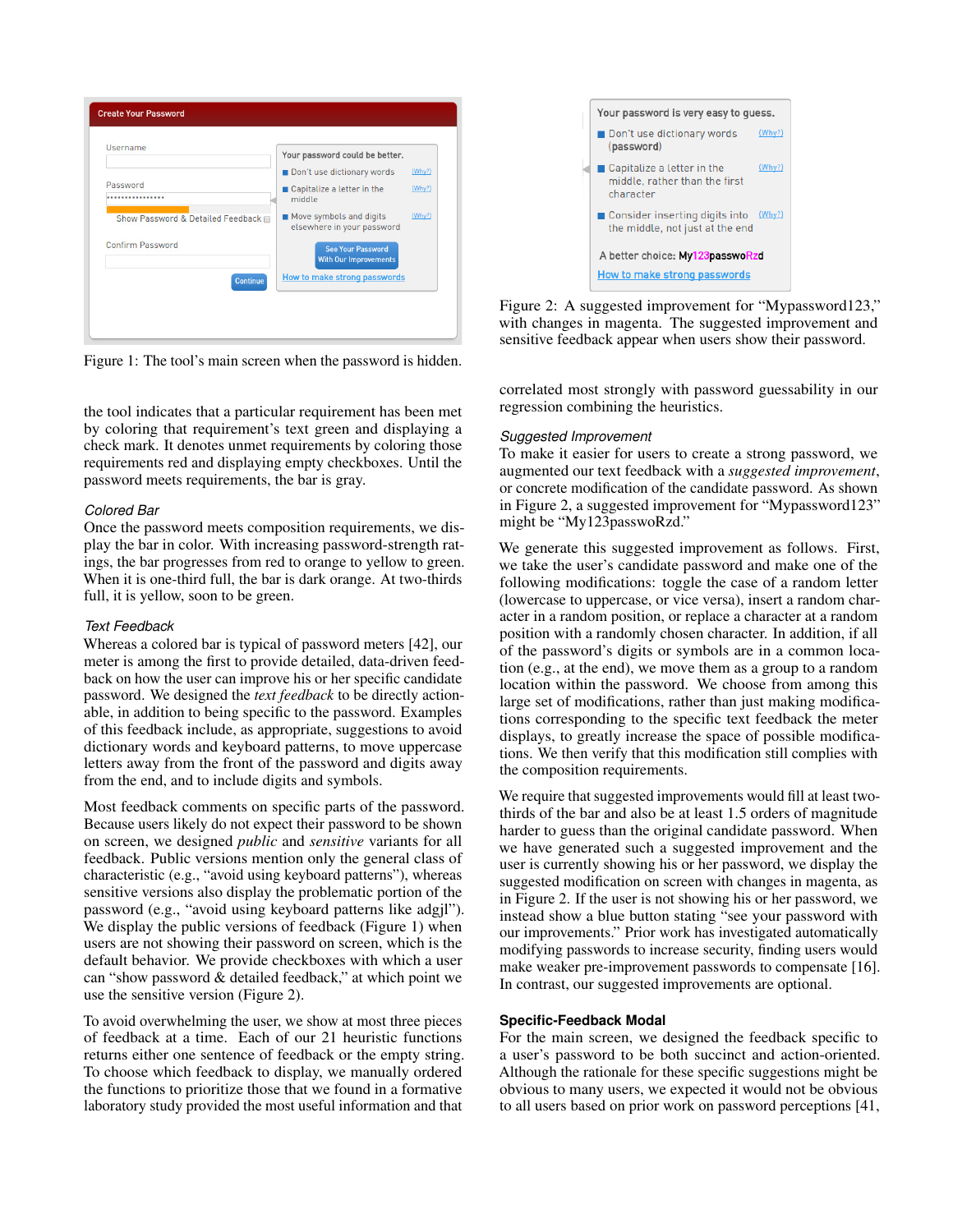<span id="page-3-0"></span>

Figure 3: The specific-feedback modal (password shown).

[43\]](#page-11-15). To give detailed explanations of why specific suggestions would improve a password, we created a specific-feedback modal, shown in Figure [3.](#page-3-0) When a user clicks "(Why?)" next to password-specific feedback, the modal appears.

The specific-feedback modal's main bullet points mirror those from the main screen. Below each main point, however, the specific-feedback modal also explains why this action would improve the password. Our explanations take two primary forms. The first form is explanations of how attackers could exploit particular characteristics of the candidate password. For instance, if a password contains simple transformations of dictionary words, we explain that attackers often guess passwords by trying such transformations. The second form of explanation is statistics about how common different characteristics are (e.g., 30% of passwords that contain a capital letter have only the first character of the password capitalized).

#### **Generic-Advice Modal**

It is not always possible to generate data-driven feedback. For instance, until a user has typed more than a few characters into the password field, the strength of the candidate password cannot yet be definitively determined. In addition, extremely predictable candidate passwords (e.g., "password" or "monkey1") require that users completely rethink their strategy. We thus created a generic-advice modal that recommends abstract strategies for creating passwords. Users access this modal by clicking "how to make strong passwords" or by clicking "(Why?)" next to suggestions against password reuse. The first of four points we make on the generic-advice modal advises against reusing a password across accounts. We chose to make this the first point because password reuse is very common [\[9,](#page-10-11) [14,](#page-10-12) [15,](#page-10-24) [38\]](#page-11-6), yet a major threat to security.

We recommend constructive, action-oriented strategies as our second and third points. Reflecting research that showed that passwords balancing length and character complexity were often strong [\[34\]](#page-11-16) and because attackers can often exhaustively guess all passwords up to at least 9 characters in offline attacks [\[19,](#page-10-25) [39\]](#page-11-17), our second point recommends using at least 12 characters in the password. To help inspire users who are unfamiliar with how to make a 12+ character password, we use the third point to propose a way of doing so based on Schneier's method to use mnemonics or fragments from a unique sentence as the basis for a password [\[33\]](#page-10-26). The fourth point recommends against common password characteristics.

## **METHODOLOGY**

We recruited participants from Amazon's Mechanical Turk crowdsourcing service for a study on passwords. We required that participants be age 18+ and be located in the United States. In addition, because we had only verified that the meter worked correctly on Firefox, Chrome/Chromium, Safari, and Opera, we required they use one of those browsers.

In order to measure both password creation and password recall, the study comprised two parts. The first part of the study, which we term *Part 1*, included a password creation task, a survey, and a password recall task. We assigned participants round-robin to a condition specifying the meter variant they would see when creating a password. The second part of the study, which we term *Part 2*, took place at least 48 hours after the first part of the study and included a password recall task and a survey. We compensated participants \$0.55 for completing Part 1 and \$0.70 for Part 2.

After studying 18 conditions in our first experiment, we had lingering questions. We therefore ran a second experiment that added 8 new conditions and repeated 4 existing conditions.

## **Part 1**

Following the consent process, we told participants that they would be creating a password. We asked that they role play and imagine that they were creating this password for "an account they care a lot about, such as their primary email account." We informed participants they would be invited back in a few days to recall the password and asked them to "take the steps you would normally take to create and remember your important passwords, and protect this password as you normally would protect your important passwords."

The participant then created a username and a password. While doing so, he or she saw the password-strength meter (or lack thereof) dictated by his or her assigned condition, described below. Participants then answered a survey about how they created that password. We first asked participants to respond on a 5-point scale ("strongly disagree," "disagree," "neutral," "agree," "strongly agree") to statements about whether creating a password was "annoying," "fun," or "difficult." We also asked whether they reused a previous password, modified a previous password, or created an entirely new password.

The next three parts of the survey asked about the meter's colored bar, text feedback, and suggested improvements. At the top of each page, we showed a text explanation and visual example of the feature in question. Participants in conditions that lacked one or more of these features were not asked questions about that feature. For the first two features, we asked participants to rate on a five-point scale whether that feature "helped me create a strong password," "was not informative,"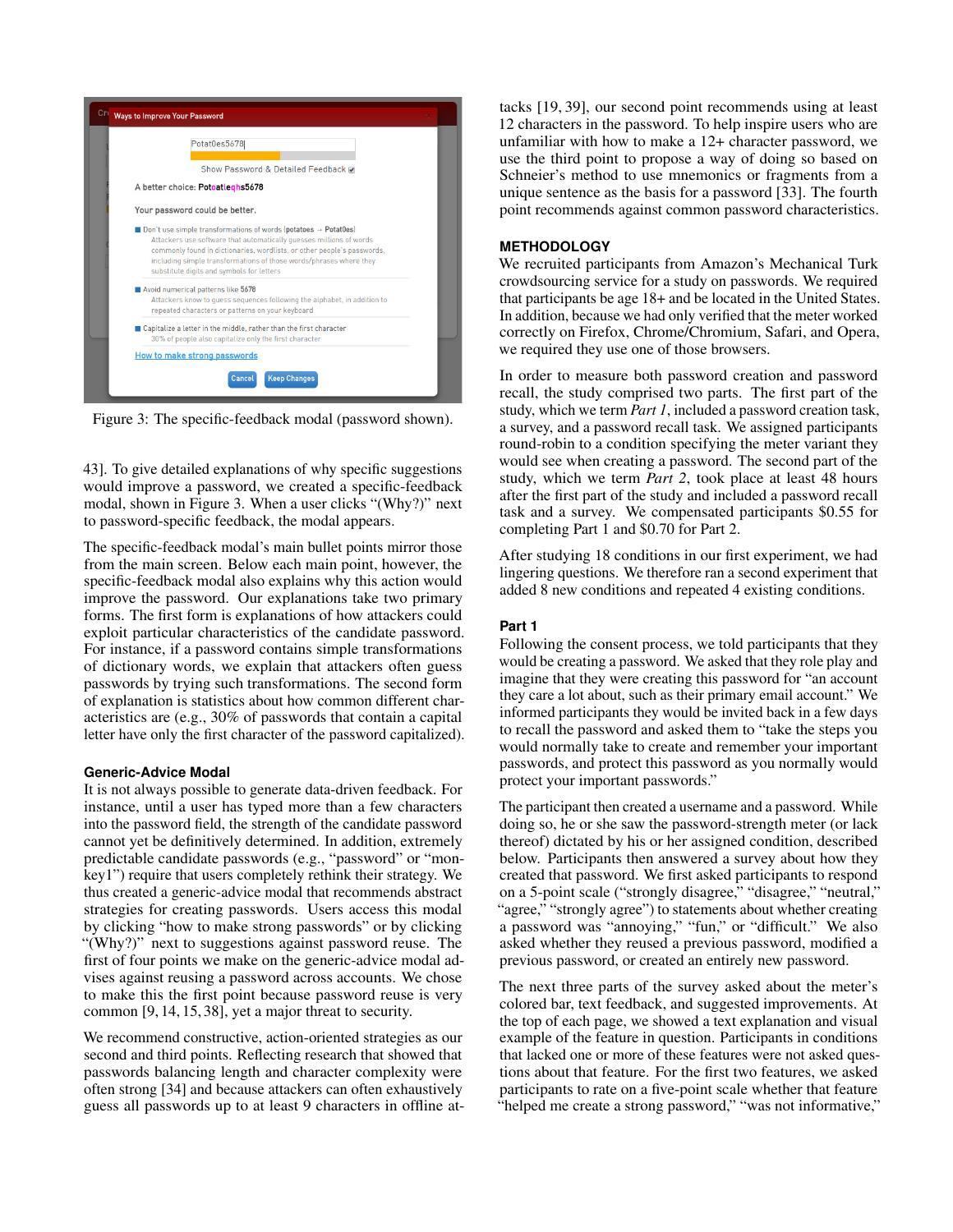and caused them to create "a different password than [they] would have otherwise." We also asked about the importance participants place on the meter giving their password a high score, their perception of the accuracy of the strength rating, and whether they learned anything new from the feedback.

After the participant completed the survey, we brought him or her to a login page and auto-filled his or her username. The participant then attempted to re-enter his or her password. We refer to this final step as *Part 1 recall*. After five incorrect attempts, we let the participant proceed.

## **Part 2**

After 48 hours, we automatically emailed participants to return and re-enter their password. We term this step *Part 2 recall*, and it was identical to Part 1 recall. We then directed participants to a survey about how they tried to remember their password. In particular, we first asked how they entered their password on the previous screen. We gave multiple-choice options encompassing automatic entry by a password manager or browser, typing the password in entirely from memory, and looking a password up either on paper or electronically.

## **Conditions**

In Experiment 1, we assigned participants round-robin to one of 18 different conditions that differed across three dimensions in a full-factorial design. We refer to our conditions using three-part names reflecting the dimensions: 1) passwordcomposition policy; 2) type of feedback; and 3) stringency.

## *Dimension 1: Password-Composition Policy*

We expected a meter to have a different impact on password security and usability depending on whether it was used with a minimal or a more complex password-composition policy. We tested the following two policies, which represent a widespread, lax policy and a more complex policy.

- 1 class 8 (1c8) requires that passwords contain 8 or more characters, and also that they not be (case-sensitive) one of the 96,480 such passwords that appeared four or more times in the Xato corpus of 10 million passwords [\[6\]](#page-10-27).
- 3class12 (3c12) requires that passwords contain 12 or more characters from at least 3 different character classes (lowercase letters, uppercase letters, digits, and symbols). It also requires that the password not be (case-sensitive) one of the 96,926 such passwords that appeared in the Xato corpus [\[6\]](#page-10-27).

#### *Dimension 2: Type of Feedback*

Our second dimension varies the type of feedback we provide to participants about their password. While the first setting represents our standard meter, we removed features for each of the other settings to test the impact of those features.

- Standard (Std) includes all previously described features.
- No Suggested Improvement (StdNS) is the same as Standard, except it never displays a suggested improvement.
- Public (Pub) is the same as Standard, except we never show sensitive text feedback (i.e., we never show a suggested improvement and always show the less informative "public" feedback normally shown when the password is hidden).
- Bar Only (Bar) shows a colored bar displaying password strength, but we do not provide any type of text feedback other than which composition requirements have been met.
- No Feedback (None) only indicates compliance with the password-composition requirements.

# *Dimension 3: Scoring Stringency*

Ur et al. found the stringency of a meter's scoring has a significant impact on password strength [\[42\]](#page-11-0). We thus tested two scoring stringencies. These stringencies changed the mapping between the estimated number of guesses the password would resist and how much of the colored bar was filled.

- Medium (M) One-third of the bar full represents  $10^6$  estimated guesses and two-thirds full represents  $10^{12}$ .
- High (H) One-third of the bar full represents  $10^8$  estimated guesses and two-thirds full represents  $10^{16}$ .

# *Additional Conditions for Experiment 2*

Experiment 2 added the following two settings for our feedback and stringency dimensions, respectively:

- Feedback: Standard, No Bar (NoBar) The Standard meter without any colored bar. The text feedback still depends on the password's score, so stringency still matters.
- Stringency: Low (L) One-third of the bar full represents 10<sup>4</sup> estimated guesses and two-thirds full represents 10<sup>8</sup>.

To investigate these two settings we introduced eight new conditions and re-ran the four existing Std-M and Std-H conditions in a full-factorial design.

## **Analysis**

We collected numerous types of data. Our main security metric was the guessability of each participant's password, as calculated by CMU's Password Guessability Service [\[7\]](#page-10-22), which models four types of guessing attacks and which they found to be a conservative proxy for an expert attacker [\[44\]](#page-11-12). Our usability measurements encompassed both quantitative and qualitative data. We recorded participants' keystrokes, enabling us to analyze metrics like password creation time. To understand the use of different features, we instrumented all elements of the user interface to record when they were clicked.

For both Part 1 and Part 2, we measured whether participants successfully recalled their password. For participants who did successfully recall their password, we also measured how long it took them, as well as how many attempts were required. Because not all participants returned for Part 2, we measured what proportion of participants did, hypothesizing that participants who did not remember their password might be less likely to return. To only study attempts at recalling a password from memory, we analyzed password recall only for participants who said they typed their password in entirely from memory, said they did not reuse their study password, and whose keystrokes did not show evidence of copy-pasting.

We augmented our objective measurements with analyses of responses to multiple-choice questions and qualitative analysis of free-text responses. These optional free-text responses solicited participants' thoughts about the interface elements, as well as why they did (or did not) find them useful.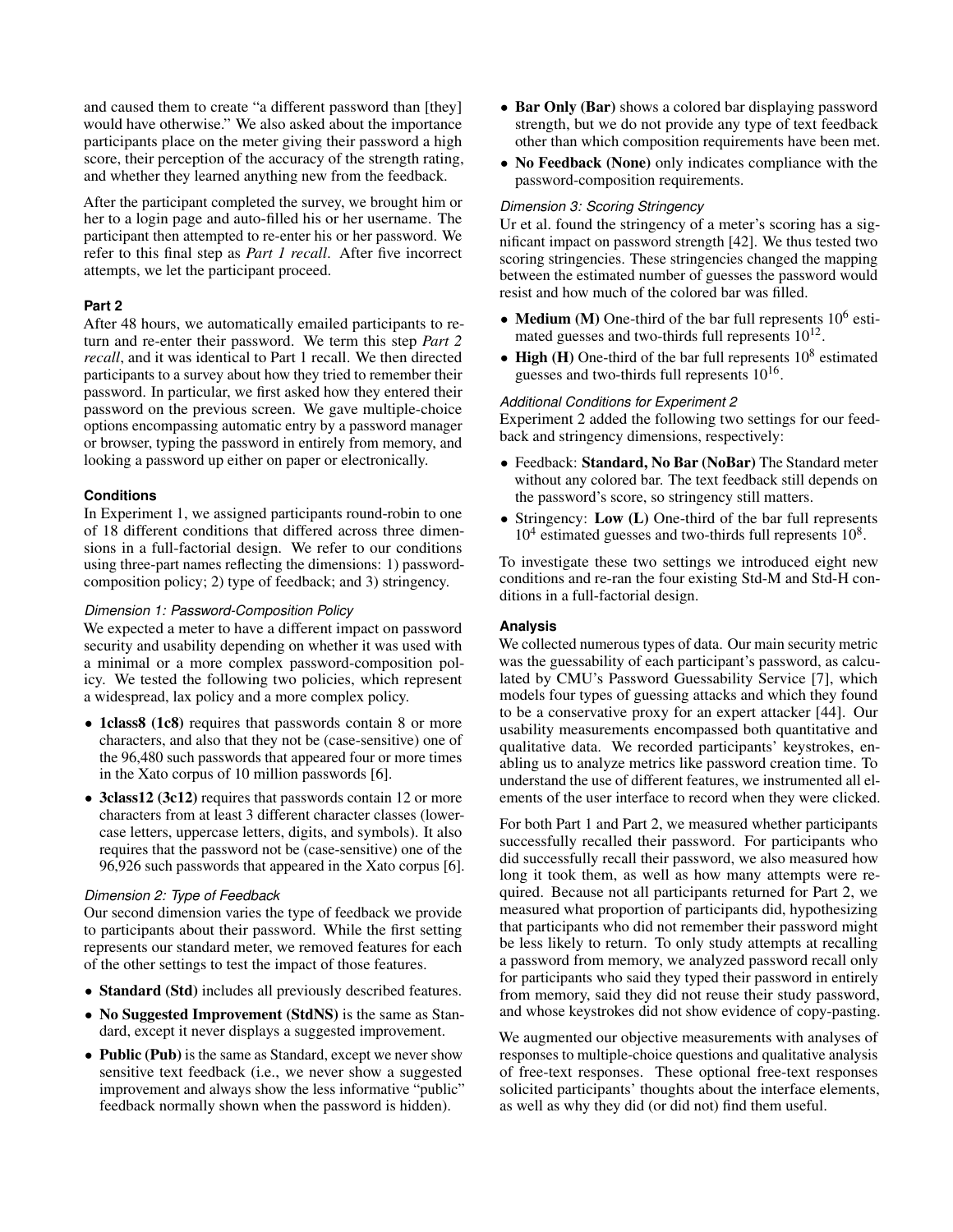Our primary goal was understanding the quantitative effects of varying the three meter-design dimensions. Because we had multiple independent variables, each reflecting one design dimension, we performed regressions. We ran a linear regression for continuous data (e.g., the time to create a password), a logistic regression for binary data (e.g., whether or not they clicked on a given UI element), an ordinal regression for ordinal data (e.g., Likert-scale responses), and a multinomial logistic regression for categorical data with no clear ordering (e.g., how they entered their password).

For our security analyses, we performed a Cox Proportional-Hazards Regression, which is borrowed from the literature on survival analysis and has been used to compare password guessability [\[31\]](#page-10-5). Because we know the starting point of guessing but not the endpoint, we use a right-censored model [\[17\]](#page-10-28). In a traditional clinical model using survival analysis, each data point is marked as "alive" or "deceased," along with the time of the observation. Our analogues for passwords are "not guessed" and "guessed," along with the number of guesses at which the password was guessed, or the guessing cutoff.

We always first fit a model with the three design dimensions (composition policy, feedback, and stringency) each treated as ordinal variables fit linearly, as well as interaction terms for each pair of dimensions. To build a parsimonious model, we removed any interaction terms that were not significant, yet always kept all three main effects, and re-ran the model.

We corrected for multiple testing using the Benjamini-Hochberg (BH) procedure [\[3\]](#page-9-2). We chose this approach, which is more powerful and less conservative than methods like Holm Correction, because we performed an exploratory study with a large number of variables. We corrected all p-values for each experiment as a group. We use  $\alpha = 0.05$ .

Note that we analyzed Experiments 1 and 2 separately. Thus, we do not compare conditions between experiments. However, in the graphs and tables that follow we have combined our reporting of these two experiments for brevity. We only report "NoBar" and low-stringency data from Experiment 2 in these tables and graphs. For conditions that were part of both experiments, we only report the results from Experiment 1.

## **Limitations**

We based our study's design on one researchers have used previously to investigate various aspects of passwords [\[21,](#page-10-29) [28,](#page-10-16) [34,](#page-11-16) [42\]](#page-11-0). However, the password participants created did not protect anything of value. Beyond our request that they do so, participants did not need to exhibit their normal behavior. Mazurek et al. [\[31\]](#page-10-5) and Fahl et al. [\[13\]](#page-10-4) examined the ecological validity of this protocol, finding it to be a reasonable, albeit imperfect, proxy for high-value passwords for real accounts.

That said, no controlled experiment can capture every aspect of password creation. We did not control the device [\[49,](#page-11-18) [53\]](#page-11-19) on which participants created a password, nor could we control how participants chose to remember their password. We tested password recall at only two points in time. Our limited evaluation of memorability does not capture many aspects of the password ecosystem. Some passwords are entered very frequently, while others are entered very rarely, and the meter's impact on memorability (or lack thereof) may differ in these scenarios. Furthermore, while we studied our meter's impact on the creation of a single password, users typically have a large number of passwords, potentially impacting multiaccount intereference effects. If a future study were to find that our meter increases multi-account interference, the meter might be best deployed only for high-value accounts.

Our study's ecological validity is also limited in other aspects. We did not test habituation effects, either to the use of a particular password or to the novel password-meter features we tested. Our password meter might cause long-term changes in how users create passwords in the wild that only an extended field study could capture. On the one hand, lessons users learn from our meter about password creation could help them create stronger passwords for sites that do not provide feedback. On the other hand, potential usability drawbacks might become more pronounced or have a larger effect over time in the wild. In addition, password creation was the primary task in our study. Our meter might have a different impact in the more typical scenario of password creation being users' secondary task, which might lower their motivation to create strong passwords.

## **PARTICIPANTS**

4,509 participants (2,717 in Experiment 1 and 1,792 in Experiment 2) completed Part 1, and 84.1% of them finished Part 2. Among our participants, 52% identified as female, 47% as male, and the remaining 1% identified as another gender or preferred not to answer. Participants' ages ranged from 18 to 80 years old, with a median of 32 (mean 34.7). We asked whether participants are "majoring in or...have a degree or job in computer science, computer engineering, information technology, or a related field," and 82% responded "no." Demographics did not vary significantly by condition.

## **RESULTS**

Increasing levels of data-driven feedback, even beyond just a colored bar, led users to create stronger 1class8 passwords. That is, detailed text feedback led to more secure passwords than the colored bar alone. The 3class12 policy also led to stronger passwords. In contrast, varying the scoring stringency had only a small impact.

Among our usability metrics, all dimensions affected timing and sentiment, but they mostly did not affect password memorability. Notably, although increasing levels of data-driven feedback led to stronger passwords, we did not observe any significant impact on memorability. Table [1](#page-8-0) summarizes our key findings. Throughout this section, if we do not explicitly call out a metric as revealing a difference between variants of the meter, then we did not observe a significant difference.

Overall, 56.5% of participants said they typed their password in entirely from memory. Other participants looked it up on paper (14.6%) or on an electronic device (12.8%), such as their computer or phone. An additional 11.2% of participants said their password was entered automatically for them by a password manager or browser, while 4.9% entered their password in another way (e.g., looking up hints).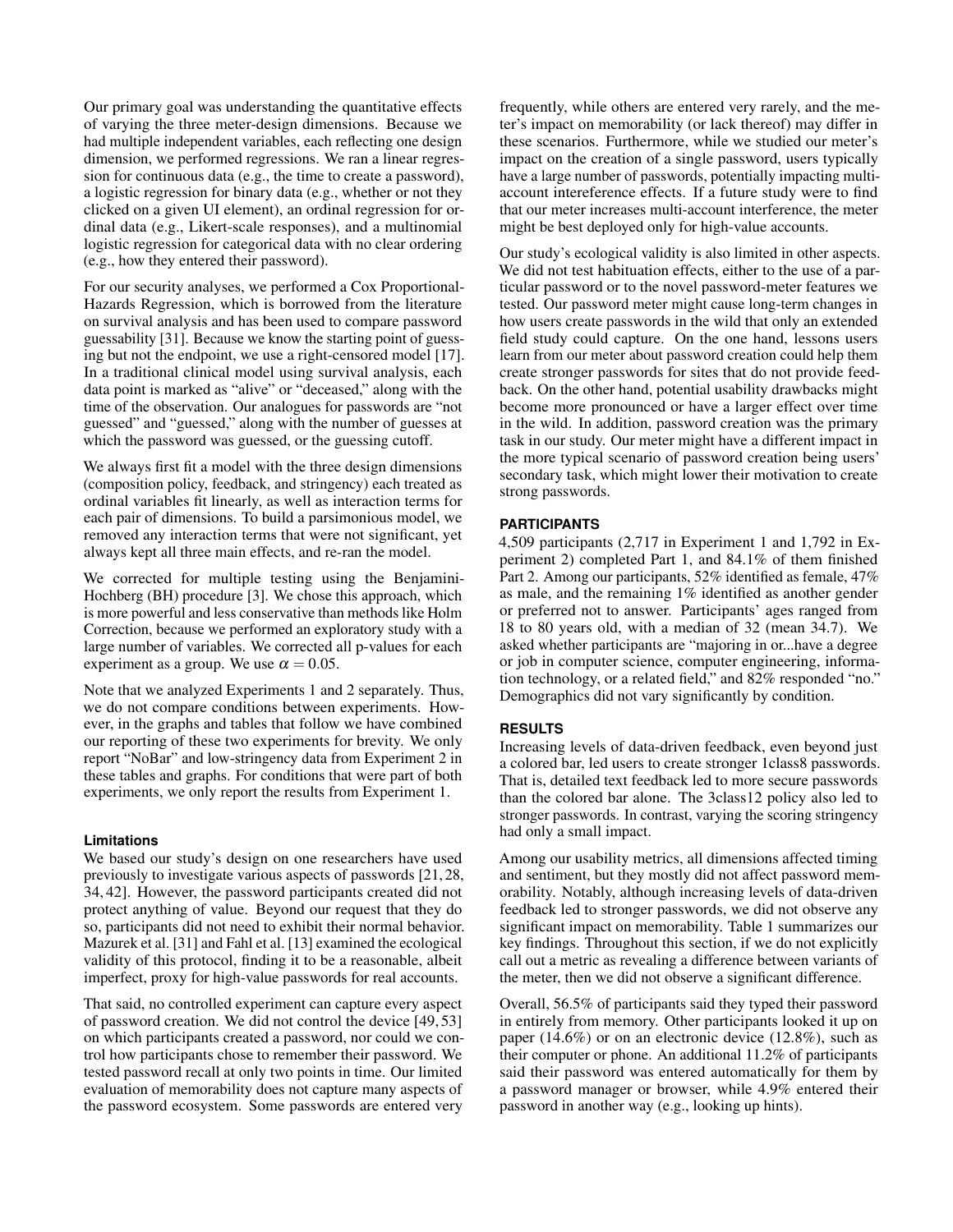<span id="page-6-0"></span>

Figure 4: Guessability of medium-stringency passwords created without any feedback ("None"), with only a colored bar ("Bar"), and with both a colored bar and text feedback ("Std").

<span id="page-6-1"></span>

Figure 5: Guessability of 1class8, medium-stringency passwords created with different levels of feedback. This graph shows data from Experiment 1. However, we have added 1c8-NoBar-M from Experiment 2 for illustrative purposes.

Considering password reuse and copy-pasting, 50.6% of participants tried to recall a novel study password from memory; these are the participants for whom we examine password recall. Overall, 98.4% of these participants successfully recalled their password during Part 1, and the majority did so on their first attempt. In total, 78.2% of participants who returned for Part 2 and who tried to recall a novel study password from memory succeeded, again primarily on their first attempt.

We first discuss how the three different dimensions of the meter's design impacted security and usability. We then detail how participants interacted with, and qualitatively responded to, the meter's various features.

## **Impact of Composition Policy**

We first ran a Cox regression with all three dimensions and their pairwise interactions as independent variables, and the password's survival term as the dependent variable. For Experiment 1, we found significant main effects for both the policy and type of feedback, but we also observed a significant interaction effect between the policy and type of feedback. For increased intelligibility, we subsequently ran separate regressions for 1class8 and 3class12 passwords. As the 3class12 policy requires longer passwords than 1class8, participants unsurprisingly created 3class12 passwords that were significantly longer ( $p < .001$ ) and significantly more secure ( $p < .001$ ) than 1class8 passwords.

Moving from a 1class8 to a 3class12 policy increased the time it took to create the password, measured from the first keystroke to the last keystroke in the password box ( $p = .014$ ). It also impacted participant sentiment. The 3class12 policy led participants to report password creation as significantly more annoying and difficult (both  $p < .001$ ).

Passwords created under a 3class12 policy were more secure than those created under 1class8, but 3class12 participants were less likely to remember their passwords during Part 2 ( $p = .025$ ). Across conditions, 81.3% of 1class8 participants recalled their password during Part 2, whereas 75.0% of 3class12 participants did. The policy did not significantly impact any other recall metrics.

## **Impact of the Amount of Feedback**

For 1class8 passwords, we found that increasing levels of datadriven feedback led participants to create significantly stronger passwords ( $p < .001$ ). Relative to having no feedback, the full suite of data-driven feedback led to 44% stronger passwords. As shown in Figure [4,](#page-6-0) the colored bar on its own led participants to create stronger passwords than having no feedback, echoing prior work [\[42\]](#page-11-0). The detailed text feedback we introduce in this work led to stronger passwords than just the bar (Figure [4\)](#page-6-0). Increasing the amount of feedback also led participants to create longer passwords ( $p < .001$ ). For example, the median length of 1c8-None passwords was 10 characters, whereas the median for 1c8-Std-M was 12 characters.

Notably, the security of 1class8 passwords created with our standard meter (including all text feedback) was more similar to the security of 3class12 passwords created without feedback than to 1class8 passwords created without feedback (Figure [4\)](#page-6-0).

Figure [5](#page-6-1) details the comparative security impact of all six feedback levels on 1class8 passwords. Whereas suggested improvements had minimal impact, having the option to show potentially sensitive feedback provided some security benefits over the public ("Pub") variant. When we investigated removing the colored bar from the standard meter, but leaving the text feedback, we found that removing the colored bar did not significantly impact password strength.

For 3class12 passwords, however, the level of feedback did not significantly impact password strength. We hypothesize that either we are observing a ceiling effect, in which the 3class12 policy by itself led participants to make sufficiently strong passwords, or that the text feedback does not provide sufficiently useful recommendations for a 3class12 policy.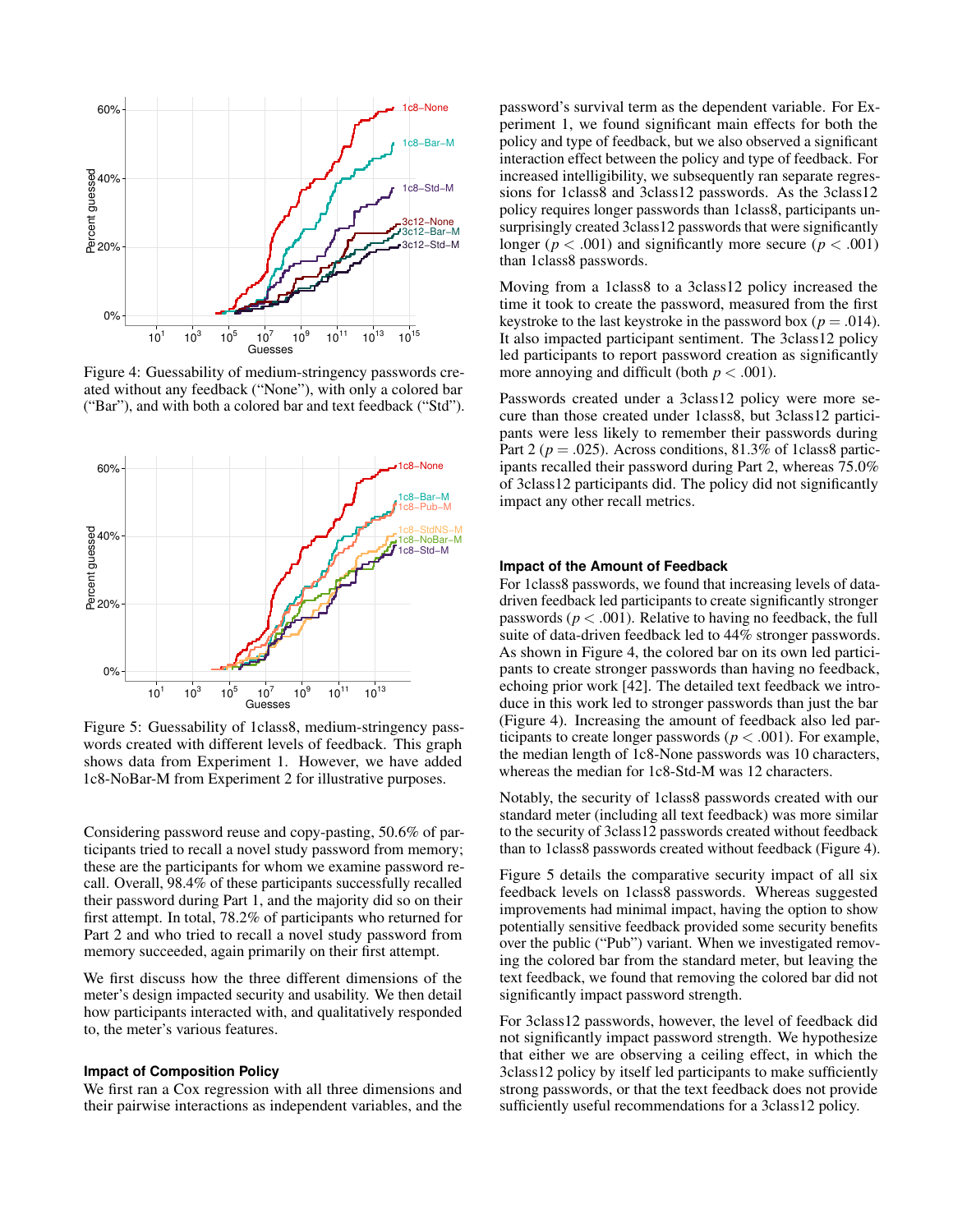<span id="page-7-0"></span>

Figure 6: Guessability of 3class12 passwords by stringency.

Increasing the amount of feedback increased the time it took to create the password ( $p = .011$ ). We observed an interaction between the amount of feedback and the stringency; increasing the amount of feedback in high-stringency conditions led to a greater time increase ( $p = .048$ ).

To understand how participants change their passwords during creation, we examined the number of deletions, which we defined as a participant removing characters from their password that they added in a prior keystroke. Increasing amounts of feedback led to significantly more deletions ( $p < .001$ ), implying that the feedback causes participants to change their password-creation decisions. For instance, the median number of deletions for 1c8-None was zero, while the median number for 1c8-Std-H was 9.

Increasing the amount of feedback negatively affected participant sentiment. It led participants to report password creation as more annoying ( $p < .001$ ), more difficult ( $p < .001$ ), and less fun ( $p = .025$ ). For each sentiment, roughly  $10\% - 15\%$ of the participants in that condition moved from agreement to disagreement, or vice versa.

Even though increasing the amount of feedback led to significantly more secure passwords, it did not significantly impact any of our recall metrics.

#### **Impact of Stringency**

Although prior work on password meters found that increased scoring stringency led to stronger passwords [\[42\]](#page-11-0), we found that varying between medium and high stringency did not significantly impact security. Because both our medium and high stringency levels were more stringent than most real-world password meters, we investigated an additional low stringency setting in Experiment 2. With these three levels, we found that increasing levels of stringency did lead to stronger passwords, but only for 3class12 passwords ( $p = .043$ ). Figure [6](#page-7-0) shows the impact of varying the 3class12 stringency. In all cases, however, increasing the stringency led participants to create longer passwords ( $p < .001$ ). For instance, the median highstringency 1class8 password was one character longer than the median low-stringency 1class8 password. High-stringency

3class12 passwords were two characters longer. Prior work tested a meter that used only basic heuristics (length and character classes) to score passwords, with a particular emphasis on length [\[42\]](#page-11-0). As a result, participants could fill more of the stringent meters simply by making their password longer. In contrast, our meter scores passwords far more rigorously, which we hypothesize might account for this difference.

Although increasing the scoring stringency led participants to create longer passwords, varying between medium and high stringency did not affect participant sentiment or how long it took to create a password. When we added an additional low stringency level in Experiment 2, however, participants with more stringent meters took longer to create a password  $(p < .001)$  and deleted more characters during creation ( $p <$ .001). They also took longer to recall their password during Part 1 ( $p = 0.010$ ) and were less likely to try recalling their password solely from memory ( $p = .002$ ), though stringency did not significantly impact other recall metrics. For highstringency conditions, increased feedback led to even more deletions ( $p = .002$ ). However, for 3class12 policies, higher stringency led to fewer deletions overall ( $p = .002$ ).

Increasing the stringency greatly impacted participant sentiment. It led participants to perceive password creation as more annoying, more difficult, and less fun ( $p < .001$ ,  $p < .001$ ,  $p = .010$ , respectively). It also caused participants to be more likely to say the bar helped them create a stronger password ( $p = .027$ ), less likely to believe the bar was accurate  $(p < .001)$ , and less likely to find it important that the bar gives them a high score ( $p = .006$ ). Increasing levels of stringency made participants more likely to say the text feedback led them to create a different password than they would have otherwise  $(p = .010)$ , but also less likely to believe they learned something new from the text feedback ( $p < .001$ ).

#### **Text Feedback**

Participants reacted positively to the text feedback. Most participants (61.7%) agreed or strongly agreed that the text feedback made their password stronger. Similarly, 76.9% disagreed or strongly disagreed that the feedback was not informative, and 48.7% agreed or strongly agreed that they created a different password than they would have otherwise because of the text feedback. Higher stringency participants were more likely to say they created a different password  $(p = .022)$ , but no other dimension significantly impacted any other one of these sentiments.

Although most participants (68.5%) selected "no" when we asked if they learned "something new about passwords (your password, or passwords in general) from the text feedback," 31.5% selected "yes." Participants commonly said they learned about moving capital letters, digits, and symbols to less predictable locations from the meter (e.g., "I didn't know it was helpful to capitalize an internal letter."). Many participants also noted that the meter's requests not to use dictionary entries or words from Wikipedia in their password taught them something new. One of these participants noted learning "that hackers use Wikipedia." Requests to include symbols also resonated. As one participant wrote, "I didn't know previously that you could input symbols into your passwords."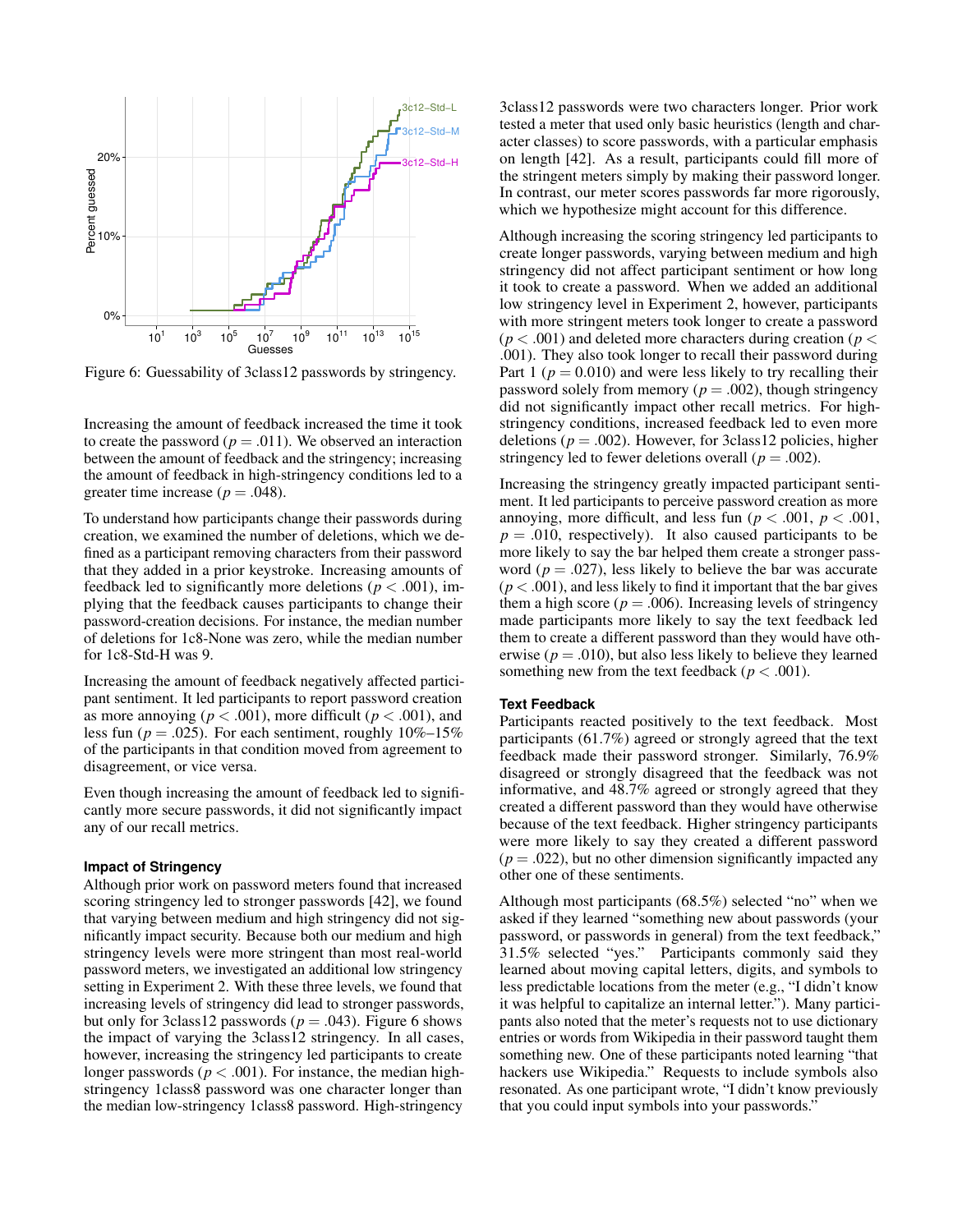<span id="page-8-0"></span>Table 1: A summary of how moving from a 1class8 to 3class12 policy, increasing the amount of feedback, or increasing the scoring stringency impacted key metrics.

| <b>Metric</b>                                                                                                                                                                                                          | <b>Policy</b> | Feedback     | <b>Stringency</b> |
|------------------------------------------------------------------------------------------------------------------------------------------------------------------------------------------------------------------------|---------------|--------------|-------------------|
| Security<br>Passwords harder to guess                                                                                                                                                                                  |               | 1class8 only | 3class12 only     |
| Password creation<br>Longer passwords<br>More time to create<br>More deletions<br>More likely to show on screen<br>Less likely to show on screen<br>More likely to show suggested<br>improvement                       |               |              |                   |
| Sentiment about creation<br>More annoying<br>More difficult<br>Less fun                                                                                                                                                |               |              |                   |
| Password recall<br>Less memorable in Part 1<br>Part 1 recall took longer<br>Less memorable in Part 2<br>Part 2 recall took longer<br>Required more attempts<br>Participant less likely to try<br>recalling from memory |               |              |                   |

Participants also took the text feedback as an opportunity for reflection on their password-creation strategies. One participant learned "that I tend to use full words which isn't good," while another learned "don't base the password off the username." Participants exercised many of the features of our feedback, including participants who "learned to not use L33T to create a password (exchanging letters for predictable numbers)." Some participants also learned about password reuse, notably that "people steal your passwords in data breaches and they try to use it to access other accounts."

#### **Suggested Improvement**

When participants in applicable conditions showed their password or clicked "see your password with our improvements," they would see the suggested improvement. Across conditions, 37.8% of participants clicked the "show password" checkbox. Participants who made a 3class12 password, saw a higherstringency meter, or who saw less feedback were more likely to show their password ( $p < .001$ ,  $p = .006$ , and  $p = .022$ , respectively). While most participants who saw a suggested improvement did so because they checked "show password & detailed explanations," 8.7% of participants in applicable conditions specifically clicked the "see your password with our improvements" button. Higher stringency made participants more likely to show the suggested improvement ( $p = .003$ ).

When we asked in the survey whether participants in those conditions had seen a suggested improvement, 34.8% selected "yes," 55.6% selected "no," and 9.6% chose the "I don't remember" option. Nearly all participants who said they did not see a suggested improvement indeed were never shown a suggested improvement because they never showed their password or clicked "see your password with our improvements." Among participants who said they saw a suggested

improvement, 81.5% said that suggested improvements were useful, while 18.5% said they were not. A slight majority (50.9%) of these participants agreed or strongly agreed that the suggested improvement helped them make a stronger password. This help, however, did not often come in the form of adopting the precise suggestion offered. In each condition that offered a suggested improvement, at most 7% of participants used one of the meter's suggested passwords verbatim. Our qualitative feedback indicated that the suggested improvement often sparked other ideas for modifying the password.

We asked participants who found the suggested improvements useful to explain why. They wrote that seeing a suggested improvement "helps you modify what you already have instead of having to think of something absolutely new" and "breaks you out of patterns you might have when creating passwords." Participants particularly liked that the suggested improvement was a modification of their password, rather than an entirely new one, because it "may help spark ideas about tweaking the password versus having to start from scratch." As one participant summmarized, "It actually offers some help instead of just shutting you down by essentially saying 'no, not good enough, come up with something else.' It's very helpful."

Participants who did not find it useful expressed two streams of reasoning. The first concerned memorability. One participant explained, "I'm more likely to forget a password if I don't use familiar techniques." while another wrote, "I already have a certain format in mind when I create my password to help me memorize it and I don't like to stray from that." The second stream concerned the trustworthiness of the "algorithm that creates those suggestions." As one participant wrote, "I don't trust it. I don't want a computer knowing my passwords."

#### **Modal Windows**

Clicking a "(why?)" link next to any of the up to three pieces of feedback in any condition with text feedback opened the specific-advice modal. Few participants in our experiment clicked on "(why?)" links, and therefore few participants saw the specific-advice modal. Only 1.0% of participants across all conditions clicked on one of these links.

In contrast, 8.4% of participants looked at the generic-advice modal, though 3class12 participants were less likely to do so  $(p = .025)$ . Participants could arrive at the generic-advice modal by clicking "how to make strong passwords" or clicking "(why?)" next to admonitions against password reuse. Participants arrived at it about evenly through these two methods.

#### **Colored Bar**

We also analyzed participants' reactions to the colored bar. All three dimensions impacted how much of the colored bar participants filled. Participants who were assigned the 3class12 policy or saw more feedback filled more of the bar, while participants whose passwords were rated more stringently unsurprisingly filled less (all  $p < .001$ ). Few participants completely filled the bar (estimated guess numbers  $10^{18}$  and  $10^{24}$ in medium and high stringency, respectively). The median participant often filled half to two-thirds of the bar, depending on the stringency. For instance, for 1c8-Std-M, only 16.5%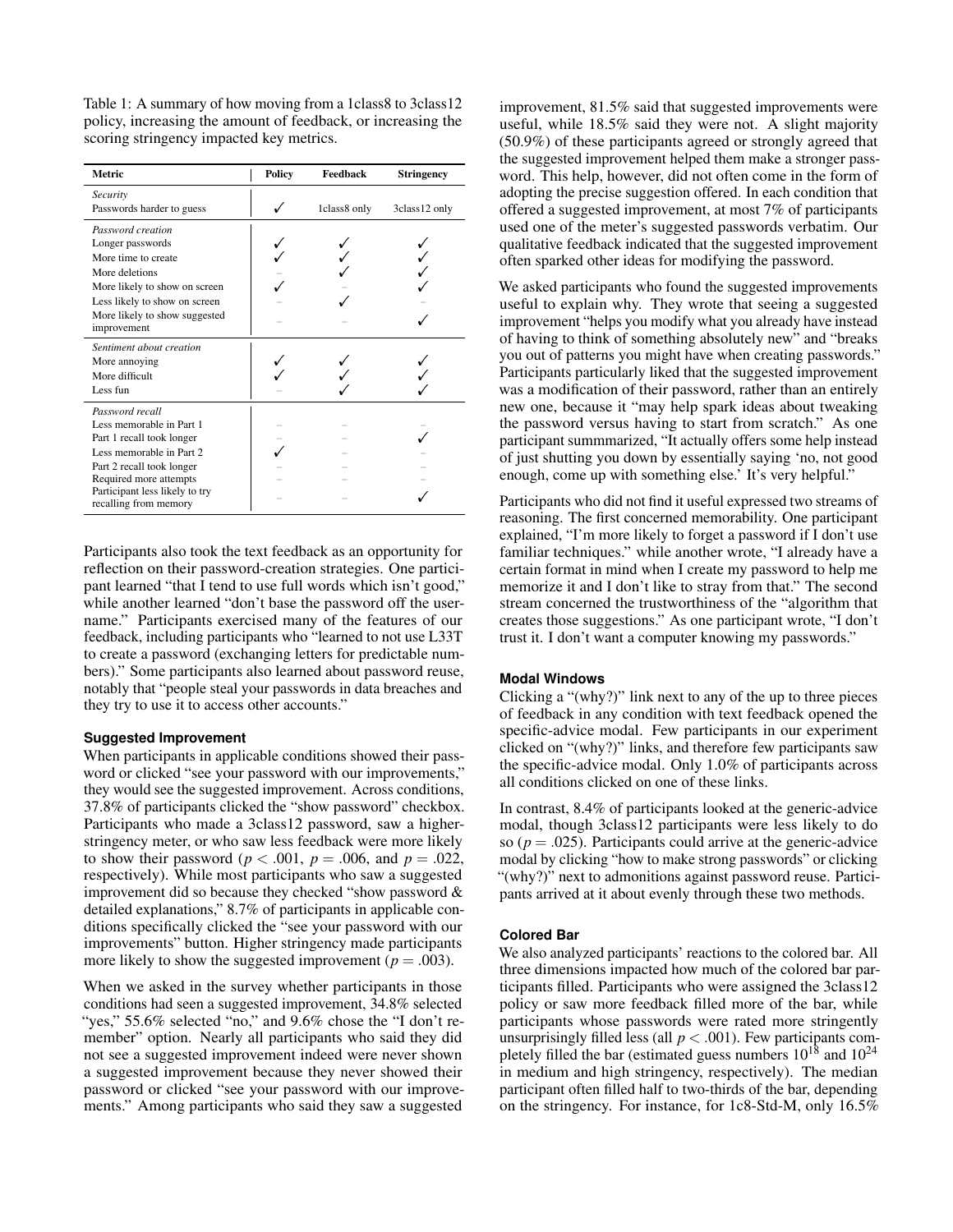completely filled the bar, but 51.7% filled at least two-thirds, and 73.1% filled at least half.

Overall, participants found the colored bar useful. The majority of participants (64.0%) agreed or strongly agreed that the colored bar helped them create a stronger password, 42.8% agreed or strongly agreed that the bar led them to make a different password than they would have otherwise, and 77.2% disagreed or strongly disagreed with the statement that the colored bar was not informative. Participants also looked to the colored bar for validation; 50.9% of participants agreed or strongly agreed that it is important that the colored bar gives their password a high score. High-stringency participants were less likely to care about receiving a high score  $(p = .025)$ . With increasing amounts of feedback, participants were more likely to care about receiving a high score  $(p = .002)$ , more likely to say that the bar helped them create a stronger password ( $p < .001$ ) that was different than they would have otherwise ( $p < .001$ ). They were also less likely to believe the bar was not informative ( $p = .024$ ).

Participants mostly felt the colored bar was accurate. Across conditions, 68.2% of participants felt the bar scored their password's strength accurately, while 23.6% felt the bar gave their password a lower score than deserved. An additional 4.2% of participants felt the bar gave their password a higher score than deserved, while 4.0% did not remember how the bar scored their password. Participants in more stringent conditions were less likely to find the bar's rating accurate ( $p < .001$ ).

We also tested removing the colored bar while keeping all text feedback. Removing the colored bar caused participants to be more likely to return for Part 2 of the study ( $p = .020$ ), but did not impact any other objective security or usability metrics. Removing the colored bar did impact participant sentiment, however. Participants who did not see a bar found password creation more annoying and difficult (both  $p < .001$ ).

#### **DISCUSSION AND DESIGN RECOMMENDATIONS**

We described our design and evaluation of a password meter that provides detailed, data-driven feedback. Using a combination of a neural network and 21 carefully combined heuristics to score passwords, as well as giving users detailed text explanations of what parts of their password are predictable, our meter gives users accurate and actionable information about their passwords.

We found that our password-strength meter made 1class8 passwords harder to guess without significantly impacting memorability. Text feedback led to more secure 1class8 passwords than a colored bar alone; colored bars alone are the type of meter widely deployed today [\[10\]](#page-10-0). Notably, showing detailed text feedback but removing the colored bar did not significantly impact the security of the passwords participants created. Combined with our finding that most people do not feel compelled to fill the bar, this suggests that the visual metaphor has only marginal impact when detailed text feedback is also present. As a result, we highly recommend the use of a meter that provides detailed text feedback for common password-composition policies like 1class8. From our results, we recommend that the meter offer potentially

sensitive feedback when the user shows his or her password on screen. While much of this text feedback might be redundant for power users, they are free to ignore it.

The specific improvements to a user's password suggested by our meter did seem to help some participants, but the overall effect was not strong and some participants did not trust suggestions from a computer. While the inclusion of such suggested improvements does not seem to hurt, we would consider it optional. Similarly, although the generic-advice modal was visited more than the specific-advice modal, only a fraction of participants looked at it. Because not all users need to learn the basics of making strong passwords [\[41\]](#page-11-14), it is reasonable that only a handful of users would need to engage with these features. We thus recommend that they be included.

In contrast to prior work that found scoring stringency to be crucial for password meters [\[42\]](#page-11-0), we only observed a significant security effect for 3class12 passwords, and the effect size was small. Note that our meter used far more advanced methods to score passwords more accurately than the basic heuristics tested in that prior work. Because the high-stringency setting negatively impacted some usability metrics, we recommend our medium setting.

Our recommendations differ for 3class12 passwords. The meter had minimal impact on the security of 3class12 passwords. While the meter introduced few usability disadvantages, suggesting that it may not hurt to include the meter, we would not recommend it nearly as strongly as for 1class8 passwords.

While the studies we report in this paper are a crucial first step in pinpointing the impact of meter design dimensions and configurations, the next step is to investigate these effects further in a field study. Such a study could improve ecological validity, allow for expanded testing of password memorability, and enable comparisons with currently deployed meters.

To spur adoption of data-driven password meters, we are re-leasing our meter's code open-source.<sup>[2](#page-0-0)</sup>

#### **ACKNOWLEDGMENTS**

This work was supported in part by a gift from the PNC Center for Financial Services Innovation, NSF grant CNS-1012763, and by John & Claire Bertucci.

#### <span id="page-9-1"></span>**REFERENCES**

- 1. Steven Van Acker, Daniel Hausknecht, Wouter Joosen, and Andrei Sabelfeld. 2015. Password meters and generators on the web: From large-scale empirical study to getting it right. In *Proc. CODASPY*.
- <span id="page-9-0"></span>2. Anne Adams, Martina Angela Sasse, and Peter Lunt. 1997. Making passwords secure and usable. In *Proc. HCI on People and Computers*.
- <span id="page-9-2"></span>3. Yoav Benjamini and Yosef Hochberg. 1995. Controlling the false discovery rate: A practical and powerful approach to multiple testing. *Journal of the Royal Statistical Society, Series B* 57, 1 (1995), 289–300.

<sup>2</sup>Source code: [https://github.com/cupslab/password\\_meter](https://github.com/cupslab/password_meter)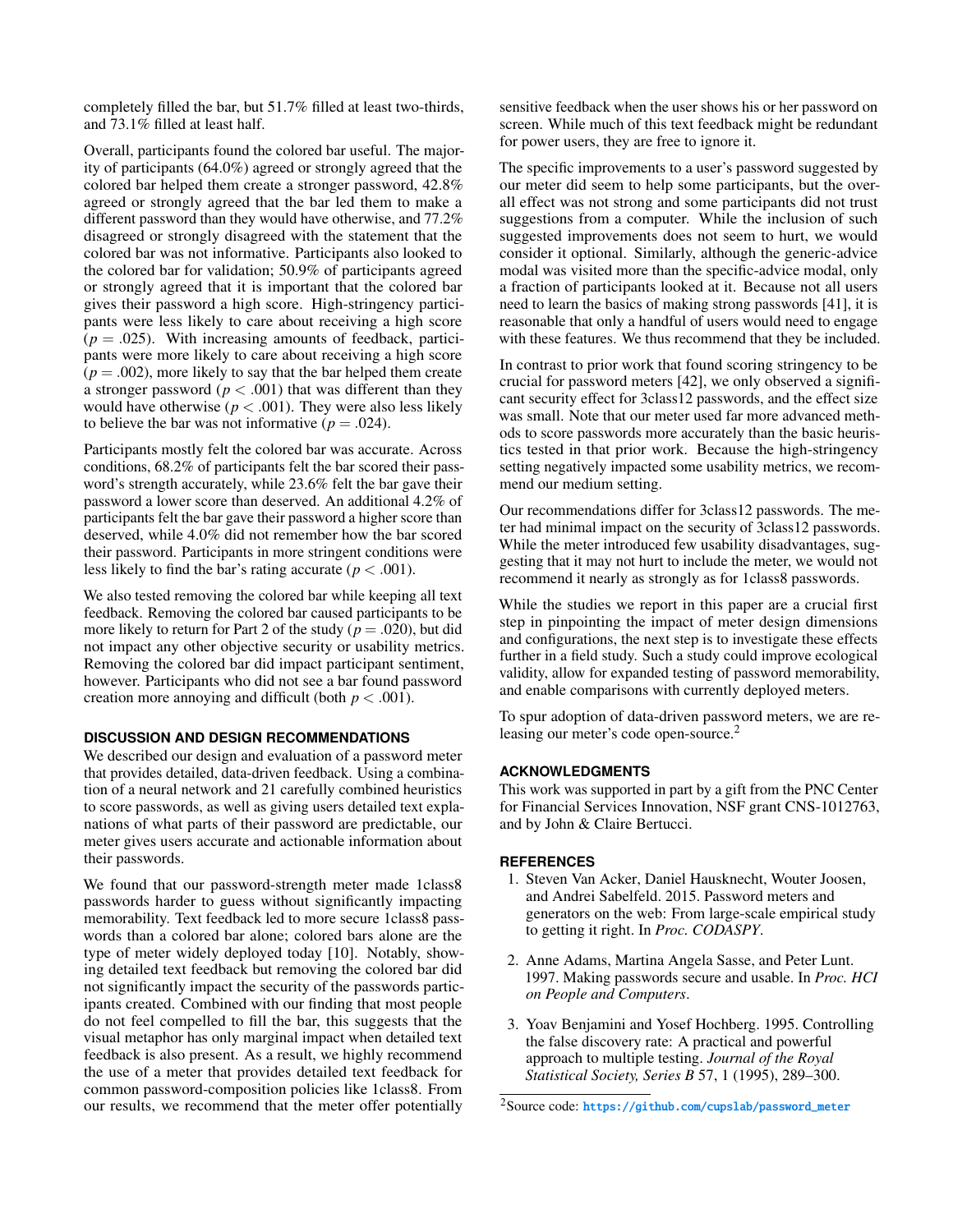- <span id="page-10-9"></span>4. Joseph Bonneau. 2012. The science of guessing: Analyzing an anonymized corpus of 70 million passwords. In *Proc. IEEE Symposium on Security and Privacy*.
- <span id="page-10-6"></span>5. Joseph Bonneau and Ekaterina Shutova. 2012. Linguistic properties of multi-word passphrases. In *Proc. USEC*.
- <span id="page-10-27"></span>6. Mark Burnett. 2015. Today I am releasing ten million passwords. [https://xato.net/today-i-am-releasing-ten](https://xato.net/today-i-am-releasing-ten-million-passwords-b6278bbe7495#.s11zbdb8q)[million-passwords-b6278bbe7495#.s11zbdb8q](https://xato.net/today-i-am-releasing-ten-million-passwords-b6278bbe7495#.s11zbdb8q). (February 9, 2015).
- <span id="page-10-22"></span>7. Carnegie Mellon University. 2015. Password Guessability Service. <https://pgs.ece.cmu.edu>. (2015).
- <span id="page-10-17"></span>8. Claude Castelluccia, Markus Dürmuth, and Daniele Perito. 2012. Adaptive password-strength meters from Markov models. In *Proc. NDSS*.
- <span id="page-10-11"></span>9. Anupam Das, Joseph Bonneau, Matthew Caesar, Nikita Borisov, and XiaoFeng Wang. 2014. The tangled web of password reuse. In *Proc. NDSS*.
- <span id="page-10-0"></span>10. Xavier de Carné de Carnavalet and Mohammad Mannan. 2014. From very weak to very strong: Analyzing password-strength meters. In *Proc. NDSS*.
- <span id="page-10-20"></span>11. Matteo Dell'Amico and Maurizio Filippone. 2015. Monte Carlo strength evaluation: Fast and reliable password checking. In *Proc. CCS*.
- <span id="page-10-18"></span>12. Serge Egelman, Andreas Sotirakopoulos, Ildar Muslukhov, Konstantin Beznosov, and Cormac Herley. 2013. Does my password go up to eleven? The impact of password meters on password selection. In *Proc. CHI*.
- <span id="page-10-4"></span>13. Sascha Fahl, Marian Harbach, Yasemin Acar, and Matthew Smith. 2013. On the ecological validity of a password study. In *Proc. SOUPS*.
- <span id="page-10-12"></span>14. Dinei Florêncio and Cormac Herley. 2007. A large-scale study of web password habits. In *Proc. WWW*.
- <span id="page-10-24"></span>15. Dinei Florêncio, Cormac Herley, and Paul C. van Oorschot. 2014. Password portfolios and the finite-effort user: Sustainably managing large numbers of accounts. In *Proc. USENIX Security*.
- <span id="page-10-23"></span>16. Alain Forget, Sonia Chiasson, P.C. van Oorschot, and Robert Biddle. 2008. Improving text passwords through persuasion. In *Proc. SOUPS*.
- <span id="page-10-28"></span>17. John Fox and Sanford Weisberg. 2011. *An R companion to applied regression (online appendix)* (second ed.). Sage Publications. [https://socserv.socsci.mcmaster.ca/jfox/Books/](https://socserv.socsci.mcmaster.ca/jfox/Books/Companion/appendix/Appendix-Cox-Regression.pdf) [Companion/appendix/Appendix-Cox-Regression.pdf](https://socserv.socsci.mcmaster.ca/jfox/Books/Companion/appendix/Appendix-Cox-Regression.pdf).
- <span id="page-10-21"></span>18. Dan Goodin. 2012. Hackers expose 453,000 credentials allegedly taken from Yahoo service. *Ars Technica*. (July 2012). [http://arstechnica.com/security/2012/07/yahoo](http://arstechnica.com/security/2012/07/yahoo-service-hacked/)[service-hacked/](http://arstechnica.com/security/2012/07/yahoo-service-hacked/).
- <span id="page-10-25"></span>19. Dan Goodin. 2013. "thereisnofatebutwhatwemake"-Turbo-charged cracking comes to long passwords. *Ars Technica*. (August 2013).

## [http://arstechnica.com/security/2013/08/](http://arstechnica.com/security/2013/08/thereisnofatebutwhatwemake-turbo-charged-cracking-comes-to-long-passwords/) [thereisnofatebutwhatwemake-turbo-charged-cracking](http://arstechnica.com/security/2013/08/thereisnofatebutwhatwemake-turbo-charged-cracking-comes-to-long-passwords/)[comes-to-long-passwords/](http://arstechnica.com/security/2013/08/thereisnofatebutwhatwemake-turbo-charged-cracking-comes-to-long-passwords/).

- <span id="page-10-14"></span>20. Cormac Herley. 2009. So long, and no thanks for the externalities: The rational rejection of security advice by users. In *Proc. NSPW*.
- <span id="page-10-29"></span>21. Jun Ho Huh, Seongyeol Oh, Hyoungshick Kim, Konstantin Beznosov, Apurva Mohan, and S. Raj Rajagopalan. 2015. Surpass: System-initiated user-replaceable passwords. In *Proc. CCS*.
- <span id="page-10-2"></span>22. Troy Hunt. 2011. The science of password selection. Blog post. (July 2011). [http://www.troyhunt.com/2011/07/science-of-password](http://www.troyhunt.com/2011/07/science-of-password-selection.html)[selection.html](http://www.troyhunt.com/2011/07/science-of-password-selection.html).
- <span id="page-10-7"></span>23. Imperva. 2010. Consumer password worst practices. (2010). [http://www.imperva.com/docs/WP\\_Consumer\\_](http://www.imperva.com/docs/WP_Consumer_Password_Worst_Practices.pdf) [Password\\_Worst\\_Practices.pdf](http://www.imperva.com/docs/WP_Consumer_Password_Worst_Practices.pdf).
- <span id="page-10-15"></span>24. Philip Inglesant and M. Angela Sasse. 2010. The true cost of unusable password policies: Password use in the wild. In *Proc. CHI*.
- <span id="page-10-13"></span>25. Blake Ives, Kenneth R. Walsh, and Helmut Schneider. 2004. The domino effect of password reuse. *CACM* 47, 4 (April 2004), 75–78.
- <span id="page-10-10"></span>26. Markus Jakobsson and Mayank Dhiman. 2012. The benefits of understanding passwords. In *Proc. HotSec*.
- <span id="page-10-19"></span>27. Saranga Komanduri, Richard Shay, Lorrie Faith Cranor, Cormac Herley, and Stuart Schechter. 2014. Telepathwords: Preventing weak passwords by reading users' minds. In *Proc. USENIX Security*.
- <span id="page-10-16"></span>28. Saranga Komanduri, Richard Shay, Patrick Gage Kelley, Michelle L. Mazurek, Lujo Bauer, Nicolas Christin, Lorrie Faith Cranor, and Serge Egelman. 2011. Of passwords and people: Measuring the effect of password-composition policies. In *Proc. CHI*.
- <span id="page-10-8"></span>29. Cynthia Kuo, Sasha Romanosky, and Lorrie Faith Cranor. 2006. Human selection of mnemonic phrase-based passwords. In *Proc. SOUPS*.
- <span id="page-10-3"></span>30. David Malone and Kevin Maher. 2012. Investigating the distribution of password choices. In *Proc. WWW*.
- <span id="page-10-5"></span>31. Michelle L. Mazurek, Saranga Komanduri, Timothy Vidas, Lujo Bauer, Nicolas Christin, Lorrie Faith Cranor, Patrick Gage Kelley, Richard Shay, and Blase Ur. 2013. Measuring password guessability for an entire university. In *Proc. CCS*.
- <span id="page-10-1"></span>32. William Melicher, Blase Ur, Sean M. Segreti, Saranga Komanduri, Lujo Bauer, Nicolas Christin, and Lorrie Faith Cranor. 2016. Fast, lean, and accurate: Modeling password guessability using neural networks. In *Proc. USENIX Security*.
- <span id="page-10-26"></span>33. Bruce Schneier. 2014. Choosing secure passwords. Schneier on Security [https://www.schneier.com/blog/](https://www.schneier.com/blog/archives/2014/03/choosing_secure_1.html) [archives/2014/03/choosing\\_secure\\_1.html](https://www.schneier.com/blog/archives/2014/03/choosing_secure_1.html). (March 3, 2014).